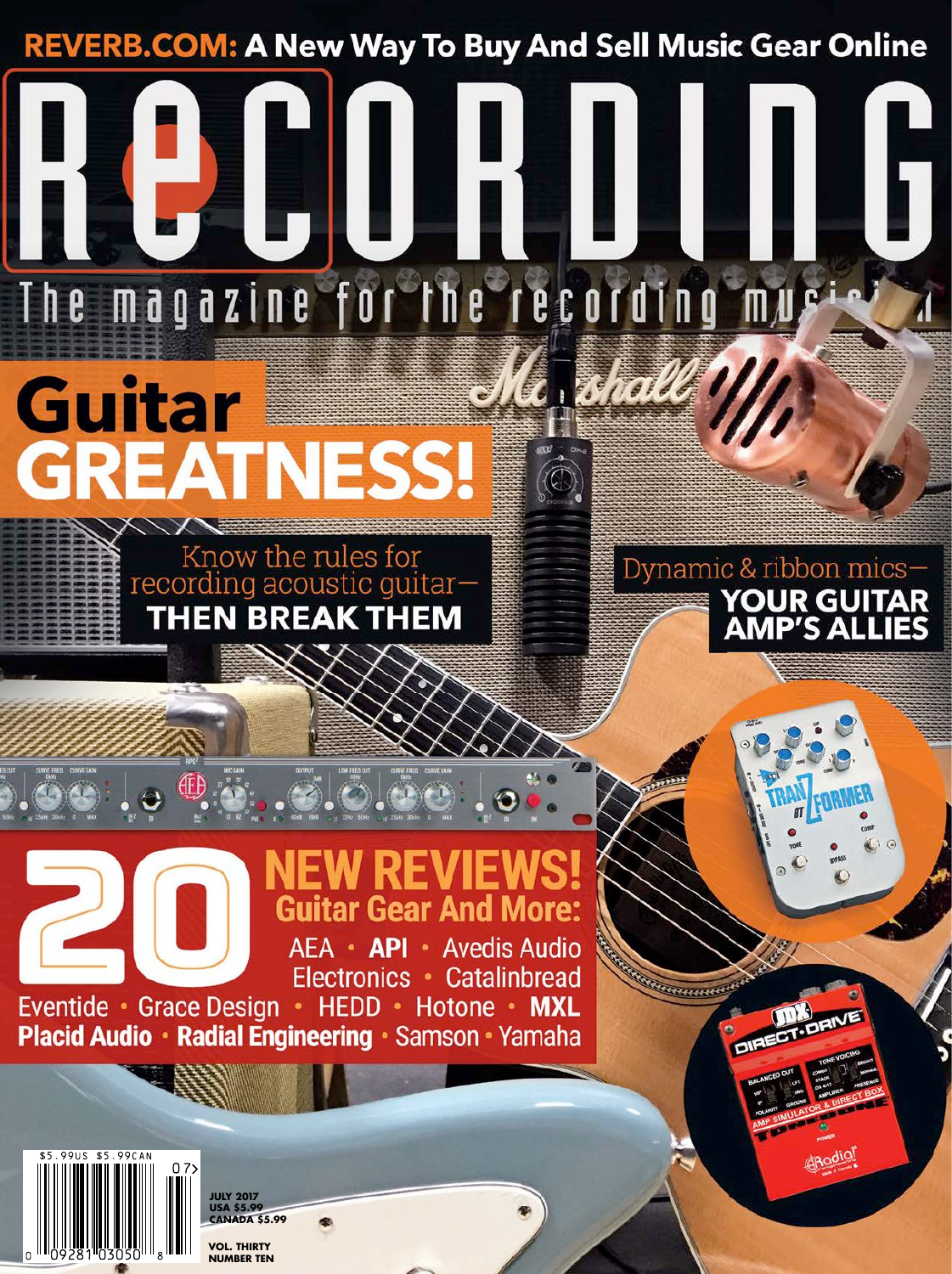# REVIEW

# **Avedis** Audio Electronics MD7

*More than a mic preamp, this 500 Series module has lots of tricks up its sleeve*

### REVIEW BY PAUL VNUK JR.

We were first introduced to Avedis Kifedjian and<br>his firm Avedis Audio Electronics back in our<br>E27 500 Series EQ. Before branching out under his own his firm Avedis Audio Electronics back in our April 2017 issue, when we looked at the popular E27 500 Series EQ. Before branching out under his own name, Avedis got his start working as the lead tech at BAE (in both the Brent Averill Electronics and the British Audio Engineering days); he is responsible for some of that company's best-known designs.

In addition to the E27 EQ, the most popular product under the Avedis banner is the MA5 Neve 1073-inspired 500 Series microphone preamp. This month we take a look at the second preamp in the Avedis line, one that has its roots deep in Mr. Kifedjian's early work with Brent Averill.

#### Meet the MD7

The MD7 is a single-channel 500 Series module. It comes dressed in flat black with white and red nomenclature and accents, using the same dual concentric controls as found on the E27, each with a stepped outer ring and a continuous inner knob.

Below the I/O dial, which we'll examine in greater depth in a moment, are four high-quality push buttons for phantom power (complete with a red indicator LED), phase reverse, a gently sloped high pass filter (–3 dB @ 80 Hz), and a button to switch between the microphone input and a  $1/4$ <sup>"</sup> unbalanced DI input. Also on the front panel is a curious  $1/4$ <sup>"</sup> jack labeled Send... more on that below as well.

The MD7's all-discrete preamp design is built around Avedis' now-famous homegrown 1122 op amp. The 1122 has been, and still is, featured in numerous BAE products, as well as Avedis' own line. (Avedis himself gave us some great insights on the 1122 in an interview that ran as part of the April 2017 E27 review.) The MD7 also makes use of a Jensen JT-3515- APC transformer on its input, coupled to a beefy JT-CX2914 transformer on the output.

The input of the MD7 ranges from 0 dB up to 64 dB, controlled in 4 dB increments by the stepped outer silver ring of the dual concentric input control. The rectangular red inner knob handles input trim, but with more than a literal twist.



#### What's a TransDrive?

The MD7 is the first product to use what Avedis calls TransDrive—in essence, transformer drive. As explained to me by Avedis, op amp-based preamps are by their very design intrinsically loud... often too loud to avoid clipping the inputs on most modern digital interfaces. To address this, most manufacturers typically offer a 10 to 20 dB pad, placed before the input transformer. This is a perfectly reasonable decision that results in a very clean uncolored signal option with a hint of transformer weight.

In Avedis' TransDrive design, he decided to completely eliminate the pad and allow the full input signal to hit the transformer. He then placed the trim pot *after* the transformer to control the overall level and keep from clipping the inputs of the DAW. Levelwise, it's akin to a fader on your console, going from fully open to fully off, which gives the added bonus of being able to mute signal in the unit.

This means you can take full advantage of the Jensen input transformer and saturate away, even to the point of overdrive, although the MD7 is in no way a distortion/grit piece; it gives more of a contained input-stage thickness. Sonically, comparing a pad-based op amp preamp to the MD7 is like comparing a damn fine cup of coffee to a beautifully pulled shot of rich espresso with a nice thick crema. (Sorry, non-coffeedrinkers, this was the best example I could think of.)

The MD7's input can be switched to line level, to interface with your DAW and add some transformer color. In line mode the stepped knob now becomes a –16 to +28 dB line device. Also note that line-level signals still come in through the XLR input of your 500 Series rack, not the  $1/4$ " input on the front. Speaking of which...

### Going direct

On its own as a mic preamp, the MD7 is a fantastic piece of kit, but it still has a few more tricks up its sleeve that further expand its utility. Those tricks go with the aforementioned  $1/4$ " input and output.

Using the self-switching  $1/4$ " input makes the MD7 a clean, solid, and forcefully full-sounding direct recording device suitable for guitar, bass, and even keyboards. Said DI features a 10 MΩ input impedance that will please even the most difficult